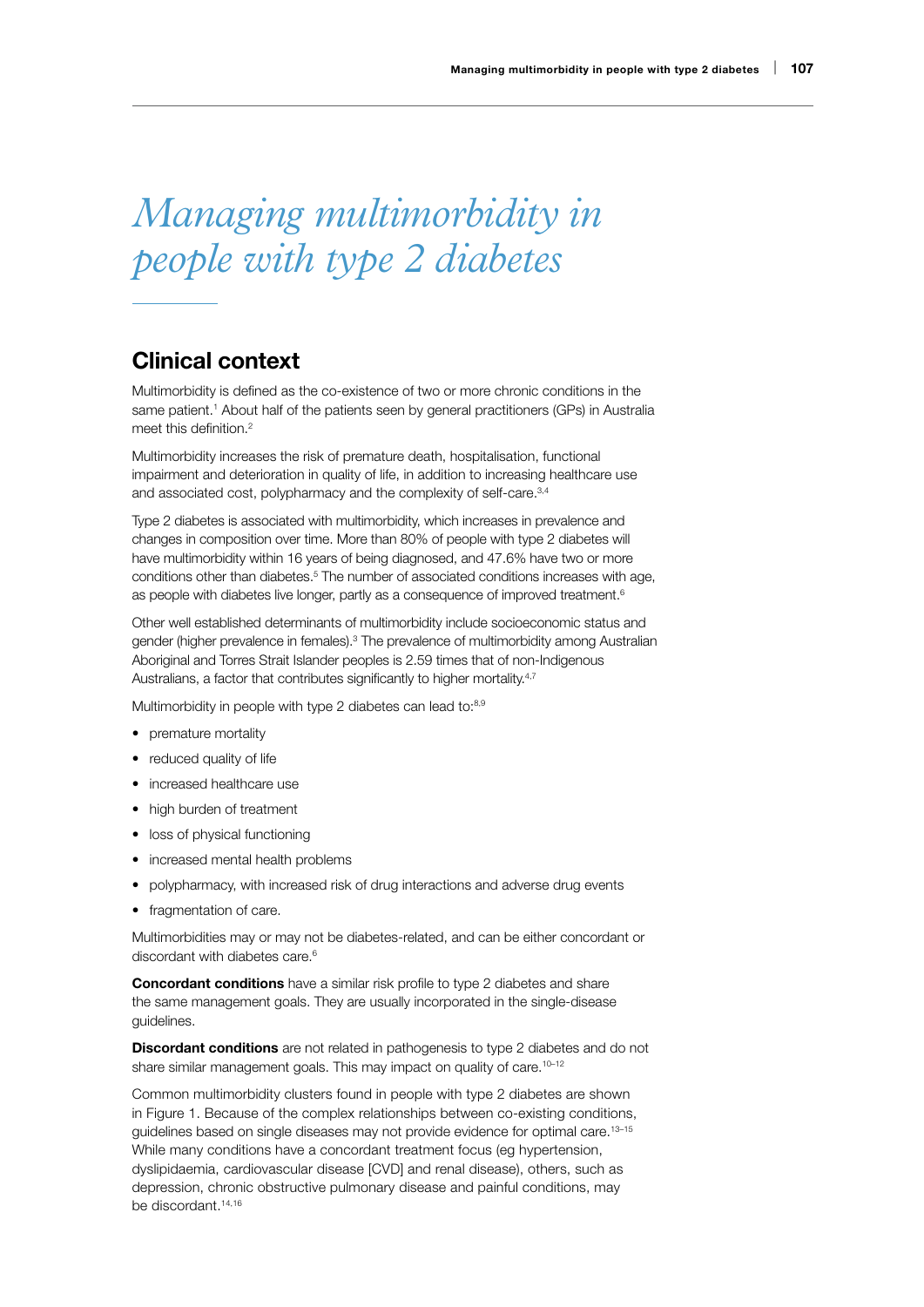Few studies have examined the effectiveness of specific interventions to improve outcomes in people with multimorbidity. Findings have been mixed, but suggest there is an improvement in health outcomes when interventions target specific risk factors for the comorbid conditions (eg CVD and depression) or areas of functional difficulty.<sup>8</sup>

On an individual level, multimorbidity can have a profound effect on a patient's ability to self-care and balance different treatment needs across multiple conditions.<sup>6,14</sup> In particular, people with discordant comorbidities will likely require extra support to prioritise goals of care and to self-manage diabetes.<sup>17</sup>

The literature suggests that care for multimorbidity should be person-centred, promoting achievement of agreed goals through self-management and focusing on quality of life.

The challenge for general practice is to optimise the care for these patients, taking into account co-existing physical or mental health disorders, age, and socioeconomic and cultural issues.



Figure 1. Prevalence of the 15 most common comorbidity clusters in type 2 diabetes<sup>18</sup>

Adapted with permission from Lin P, Kent D, Winn A, Cohen J, Neumann P. Multiple chronic conditions in type 2 diabetes mellitus: Prevalence and consequences. Am J Manag Care 2015;21(1):e23–e34.

## Common comorbidities with diabetes

Be aware of the following common comorbidities with type 2 diabetes.

- Macrovascular disease
	- Includes coronary artery disease, hypertension, chronic heart failure and cerebrovascular disease
- Obesity
- Painful conditions (acute and chronic)
	- Common in patients with type 2 diabetes. Peripheral neuropathies and arthritis account for most causes of pain. Tendinopathy is also a common cause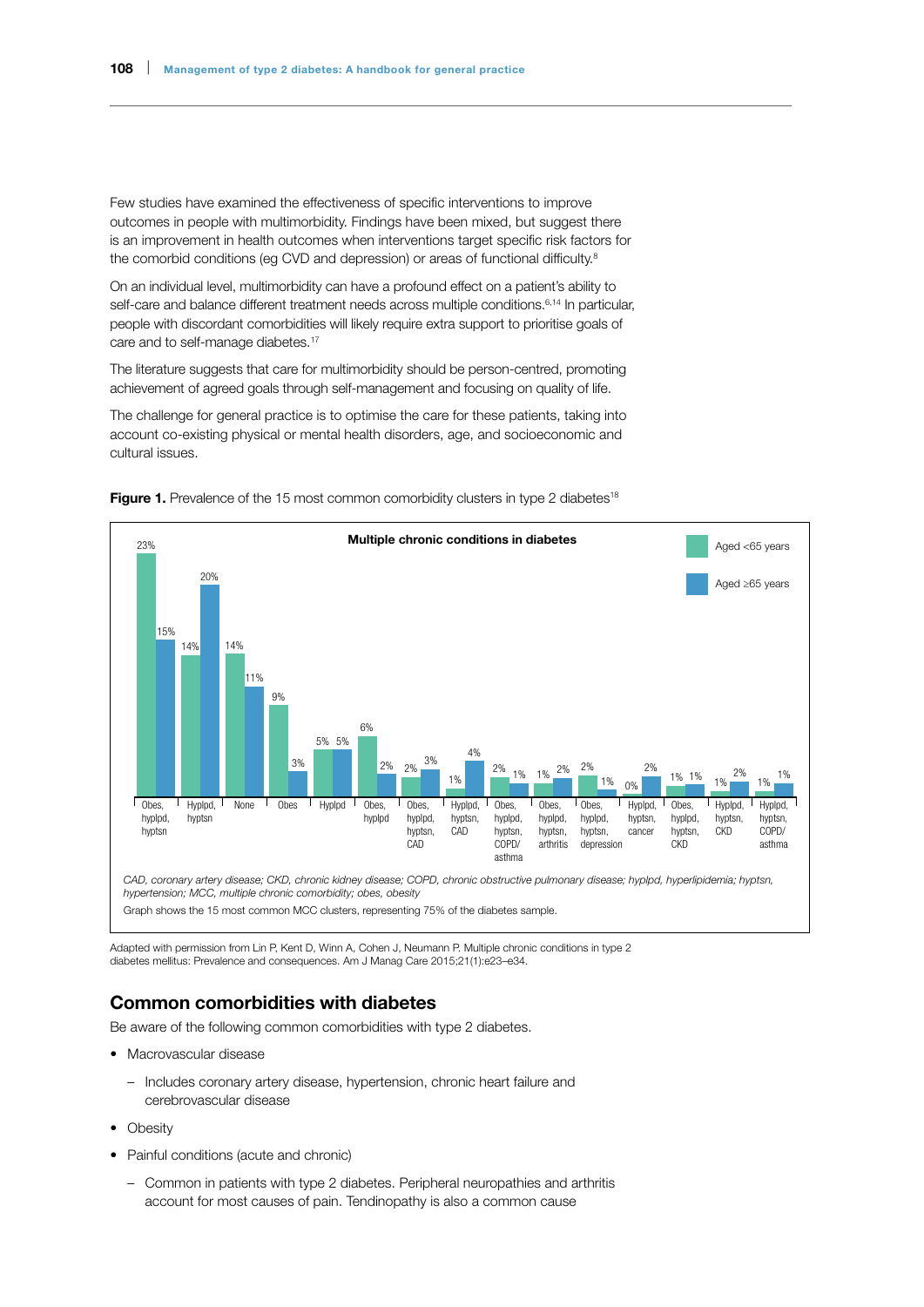#### • Arthritis

- Arthritis is particularly problematic, as it can reduce capacity for self-management
- Fractures
	- Research has shown that overall fracture risks are significantly higher for men and women with type 2 diabetes
- Obstructive sleep apnoea (OSA)
	- OSA or sleep deprivation from any cause can aggravate insulin resistance, hypertension and hyperglycaemia
- Cancer
	- Diabetes is associated with increased cancer risk, including substantially elevated risks of pancreatic and liver cancer, and moderately increased risk of ovarian, cervical, breast, kidney, bladder and colorectal cancer<sup>19</sup>
- Renal impairment
	- Diabetes-related kidney disease is one of the most frequent complications of diabetes. It is the leading cause of end-stage renal disease, accounting for approximately 50% of cases in the developed world.<sup>20</sup> Refer also to the section 'Microvascular complications: Nephropathy'
- Cognitive impairment
	- Type 2 diabetes is associated with cognitive impairment<sup>21,22</sup> and higher rates of dementia23
- Mental health issues
	- Conditions such as diabetes-related distress, depression and anxiety can adversely affect practitioner–patient communication and the patient's ability to live and apply the principles of a diabetes management plan and glycaemic control. They can also add to the burden of disease and reduce quality of life. Depression and diabetes are also associated with a significantly increased all-cause and CVD-related mortality
	- Some antipsychotic medications can increase the risk of developing diabetes. Olanzapine and clozapine are associated with higher rates of diabetes compared with other antipsychotic agents $24$
- Dental problems
	- Dental problems such as periodontitis (ie localised inflammation of the supporting structures of the teeth due to a chronic bacterial infection) are more common in patients with diabetes. Periodontitis can result in tooth loss and other dental complications that can interfere with the diet
	- There is a two-way relationship between diabetes and periodontitis the management of periodontitis may lead to a modest reduction in glycated haemoglobin (HbA1c) of approximately 0.4%.<sup>25–28</sup> Inversely, improving glycaemic management may also improve the severity and complications associated with periodontitis
	- Early prevention and intervention may prevent permanent dental loss and aid in glycaemic control
	- Oral and periodontal health reviews should be incorporated into the systematic individualised care of patients with diabetes. GPs should ask patients about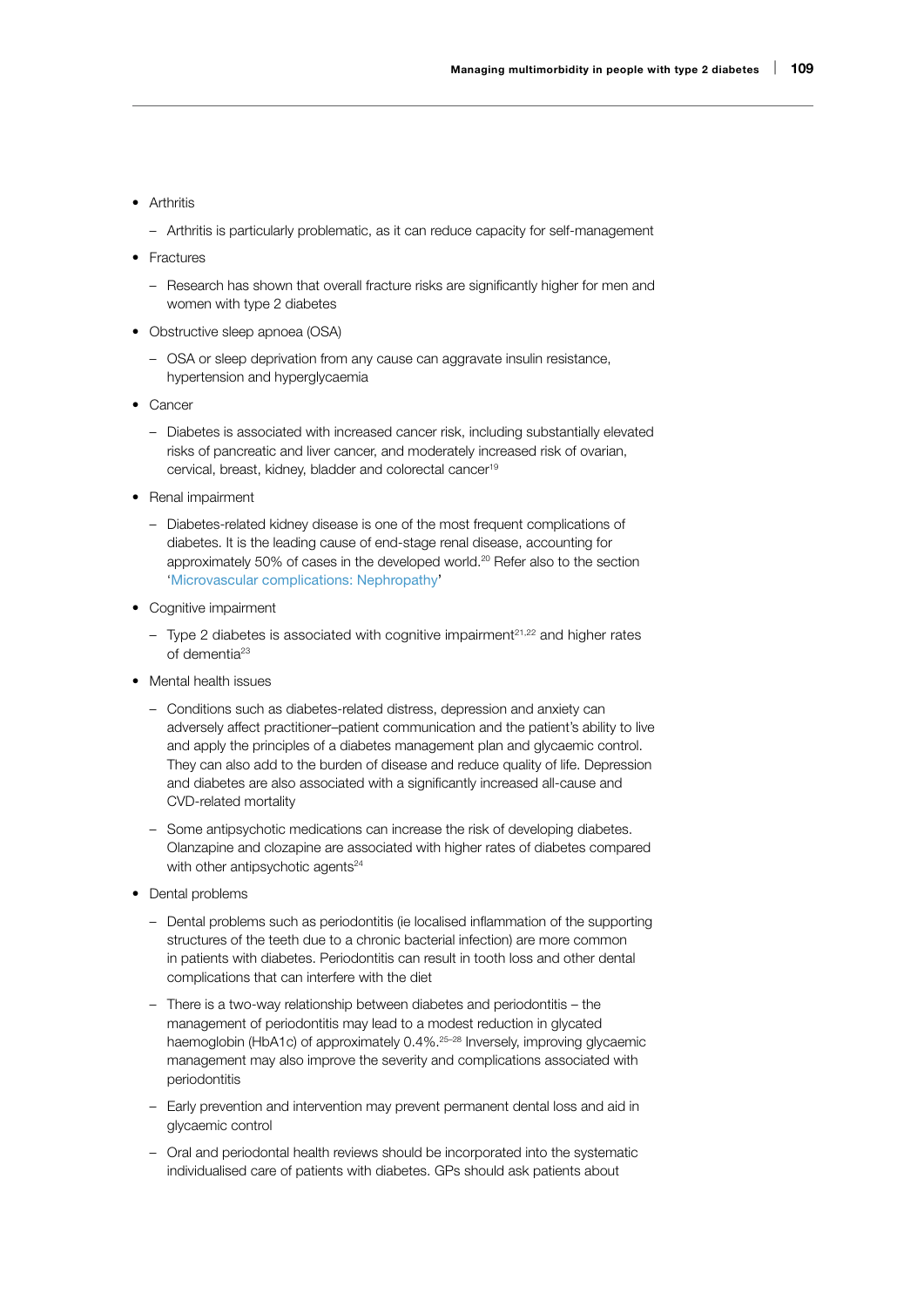smoking status, pain, swelling or bleeding in the gums, and loose teeth. Examination of the gums should include looking for signs of inflammation, such as swelling and redness, recession of the gums and build-up of plaque/tartar

– Information about dental health and diabetes can be found on the [Diabetes](https://www.diabetesaustralia.com.au/dental-health)  [Australia](https://www.diabetesaustralia.com.au/dental-health) website

# In practice

## Approach to managing multimorbidity

Given the lack of clear evidence for specific multimorbidity interventions and the difficulty with following individual clinical guidelines, the following clinical principles are suggested to guide general practice management of multimorbidity in patients with type 2 diabetes.

Refer also to the chapter on 'Multimorbidity' in the *[RACGP aged care clinical guide](https://www.racgp.org.au/clinical-resources/clinical-guidelines/key-racgp-guidelines/view-all-racgp-guidelines/silver-book-part-a/part-a/multimorbidity)  [\(Silver Book\)](https://www.racgp.org.au/clinical-resources/clinical-guidelines/key-racgp-guidelines/view-all-racgp-guidelines/silver-book-part-a/part-a/multimorbidity)*.

## Recognise clinical context and prognosis

Consider clinical management decisions within the context of risks, burdens, benefits, and prognosis of a patient's life (eg remaining life expectancy, functional status, quality of life).29–31

## Promote person-centred care

Focus on outcomes that matter most to the individual. Shared decision-making with patients is vital to ensure care is aligned with their values and preferences.<sup>6,31-34</sup>

Recognise and manage mental health issues, cognitive decline and socioeconomic deprivation.

### Recognise the limitations of the evidence base

Many of the patterns of multimorbidity have similar pathogenesis and therapeutic management strategies (eg diabetes, hypertension, coronary artery disease). Focus on functional optimisation and on shared (concordant) risk factors.

Clinical guidance regarding discordant conditions, such as steroid-dependent conditions (which destabilise glycaemic control), or conditions that alter medication pharmacokinetics (eg renal disease, cardiac failure, liver disease, malabsorptive states), is often lacking or sparse.

A degree of clinical judgement and a 'best care given the circumstances' is required in these situations.<sup>9</sup>

#### Manage medication

Adherence to therapy can be much more difficult for patients taking numerous medications for multiple conditions. De-prescribing and reviewing medications, where indicated, may reduce medication burden.

#### Important drug interactions and side effects

People with diabetes may be taking multiple glucose-lowering medications in addition to other prescription and non-prescription agents. Some drug interactions are dangerous, and special care is required in older patients and patients with comorbidities such as renal impairment and autonomic neuropathy.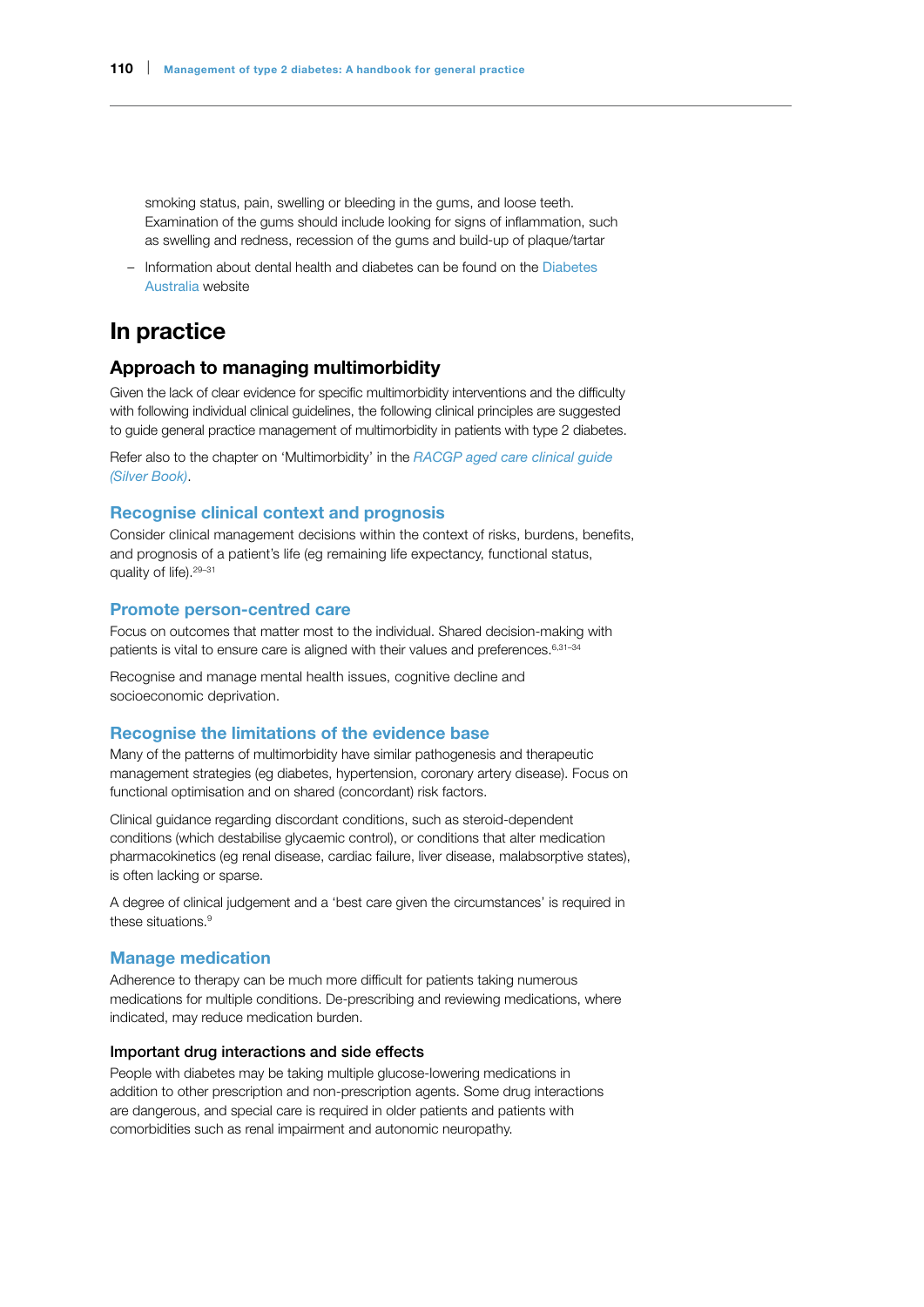#### **Polypharmacy**

Polypharmacy (taking >5 medications) is one consequence of following single-disease guidelines in people with multimorbidity.15,31,35–37

Polypharmacy can be appropriate and has been said to be the price of success in creating effective treatments. However, it is also associated with higher rates of adverse drug events and hospitalisation, and is often particularly problematic in people who are physically frail38 or have cognitive impairment.

Use strategies for choosing therapies that optimise benefit, minimise harm and enhance quality of life, particularly in older adults with multimorbidity.

Plan regular (at least annual) reviews of medications.

## Coordinate care

Provide continuity of care, preferably through a single healthcare provider.

Ensure adequate time for consultations and set up practice systems to ensure regular review and best use of practice resources (eg scheduling concurrent practice nurse and doctor consultations) to address problems and develop patient-oriented solutions. This should allow adequate time for reaching management decisions.9

Use a coordinated, multidisciplinary team approach where appropriate.

# **References**

- 1. Britt H, Harrison C, Miller G, Knox S. Prevalence and patterns of multimorbidity in Australia Med J Aust 2008;189(2):72–77.
- 2. Harrison C, Henderson J, Miller G, Brit H. The prevalence of diagnosed chronic conditions and multimorbidity in Australia: A method for estimating population prevalence from general practice patient encounter data. PLoS One 2017;12(3):e0172935.
- 3. Violan C, Foguet-Boreu Q, Flores-Mateo G, et al. Prevalence, determinants and patterns of multimorbidity in primary care: A systematic review of observational studies. PloS One 2014;9(7):e102149.
- 4. Hussain M, Katzenellenbogen J, Sanfilippo F, Murray K, Thompson S. Complexity in disease management: A linked data analysis of multimorbidity in Aboriginal and non-Aboriginal patients hospitalised with atherothrombotic disease in Western Australia. PLoS One 2018;13(8):e0201496.
- 5. Pouplier S, Olsen M, Willadsen T, et al. The development of multimorbidity during 16 years after diagnosis of type 2 diabetes. J Comorb 2018;8(1):2235042X18801658.
- 6. Piette J, Kerr E. The impact of comorbid chronic conditions on diabetes care. Diabetes Care 2006;29:725–31.
- 7. Randall D, Lujic S, Havard A, Eades S, Jorm L. Multimorbidity among Aboriginal people in New South Wales contributes significantly to their higher mortality. Med J Aust 2018;209(1):19–23.
- 8. Smith S, Wallace E, O'Dowd T, Fortin M. Interventions for improving outcomes in patients with multimorbidity in primary care and community settings. Cochrane Database Syst Rev 2016;3:CD006560.
- 9. Wallace E, Guthrie B, Fahey T. Managing patients with multimorbidity in primary care. BMJ 2015;350: h176.
- 10. O'Shea M, Teeling M, Bennett K. Comorbidity, health-related quality of life and self-care in type 2 diabetes: A cross-sectional study in an outpatient population. Ir J Med Sci 2015;184:623–30.
- 11. An J, Le Q, Dang T. Association between different types of comorbidity and disease burden in patients with diabetes. J Diabetes 2019;11:65–74.
- 12. Chang A, Gomez-Olive F, Manne-Goehler J, et al. Multimorbidity and care for hypertension, diabetes and HIV among older adults in rural South Africa. Bull World Health Organ 2019;97(1):10–23.
- 13. Salisbury C, Man M, Bower P, et al. Management of multimorbidity using a patient-centred care model: a pragmatic cluster-randomised trial of the 3D approach. Lancet 2018;392(10141):41–50.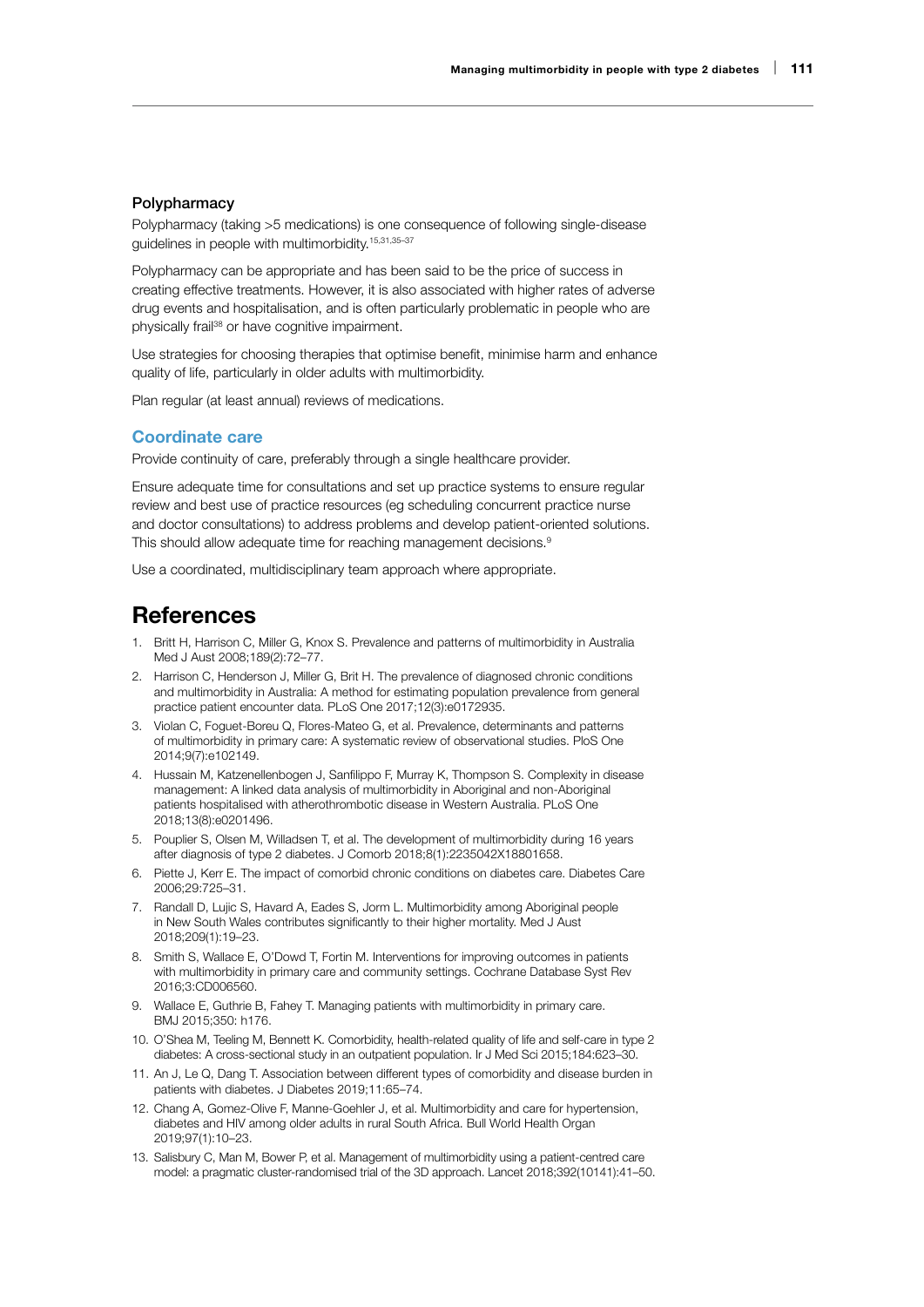- 14. Harris M, Dennis S, Pillay M. Multimorbidity: Negotiating priorities and making progress. Aust Fam Physician 2013;42(12):850–54.
- 15. World Health Organization. Multimorbidity: Technical Series on Safer Primary Care. Geneva: WHO, 2016.
- 16. Freund T, Kunz CU, Ose D, Szecsenyi J, Peters-Klimm F. Patterns of multimorbidity in primary care patients at high risk of future hospitalization. Popul Health Manag 2012;15(2):119–24.
- 17. Kerr E, Heisler M, Krein S, et al. Beyond comorbidity counts: How do comorbidity type and severity influence diabetes patients' treatment priorities and self-management? J Gen Intern Med 2007;22(12):1635–40.
- 18. Lin P, Kent D, Winn A, Cohen J, Neumann P. Multiple chronic conditions in type 2 diabetes mellitus: Prevalence and consequences. Am J Manag Care 2015;21(1):e23–e34.
- 19. Starup-Linde J, Karlstad O, Eriksen S, et al. CARING (CAncer Risk and INsulin analoGues): The association of diabetes mellitus and cancer risk with focus on possible determinants – A systematic review and a meta-analysis. Curr Drug Saf 2013;8(5):296–332.
- 20. Tuttle K, Bakris G, Bilous R, et al. Diabetic kidney disease: A report from an ADA Consensus Conference. Diabetes Care 2014;37(10):2864–83.
- 21. Palta P, Schneider AL, Biessels GJ, Touradji P, Hill-Briggs F. Magnitude of cognitive dysfunction in adults with type 2 diabetes: A meta-analysis of six cognitive domains and the most frequently reported neuropsychological tests within domains. J Int Neuropsychol Soc 2014;20(3):278–91.
- 22. Monette MC, Baird A, Jackson DL. A meta-analysis of cognitive functioning in nondemented adults with type 2 diabetes mellitus. Can J Diabetes 2014;38:401–18.
- 23. Barbagallo M, Dominguez LJ. Type 2 diabetes mellitus and Alzheimer's disease. World J Diabetes 2014;5(6):889–93.
- 24. Hirsch L, Yang J, Jette N, Bresee L, Patten S, Pringsheim T. Second-generation antipsychotics and metabolic side effects: A systematic review of population-based studies. Drug Saf 2017;40(9):771–81.
- 25. Morita I, Inagaki K, Nakamura F, et al. Relationship between periodontal status and levels of glycated hemoglobin. J Dent Res 2012;91(2):161–66.
- 26. Preshaw PM, Alba AL, Herrera D, et al. Periodontitis and diabetes: A two-way relationship. Diabetologia 2012;55(1):21–31.
- 27. Simpson TC, Needleman I, Wild SH, Moles D, Mills E. Treatment of periodontal disease for glycaemic control in people with diabetes. Cochrane Database Syst Rev 2010;(5):CD004714.
- 28. Teeuw WJ, Gerdes VE, Loos BG. Effect of periodontal treatment on glycemic control of diabetic patients: A systematic review and meta-analysis. Diabetes Care 2010;33:421–27.
- 29. Guthrie B, Payne K, Alderson P, McMurdo M, Mercer S. Adapting clinical guidelines to take account of multimorbidity. BMJ 2012;345:e6341.
- 30. Boyd CM, Fortin M. Future of multimorbidity research: How should understanding of multimorbidity inform health system design? Public Health Reviews 2010;32:451–74.
- 31. American Geriatrics Society Expert Panel on the Care of Older Adults with Multimorbidity. Guiding principles for the care of older adults with multimorbidity: An approach for clinicians. J Am Geriatr Soc 2012;60:e1–e25.
- 32. Boult C, Wieland GD. Comprehensive primary care for older patients with multiple chronic conditions: 'Nobody rushes you through'. JAMA 2010;304:1936–43.
- 33. Healthcare Improvement Scotland. Living with multiple conditions: Issues, challenges and solutions. Edinburgh: HIS, 2012.
- 34. Noel PH, Parchman ML, Williams JW Jr, et al. The challenges of multimorbidity from the patient perspective. J Gen Intern Med 2007;22 Suppl 3:419–24.
- 35. Calderon-Larranaga A, Poblador-Plou B, Gonzalez-Rubio F, Gimeno-Feliu LA, Abad-Díez JM, Prados-Torres A. Multimorbidity, polypharmacy, referrals, and adverse drug events: Are we doing things well? Br J Gen Pract 2012;62(605):e821–26.
- 36. Schiff GD, Galanter WL, Duhig J, Lodolce AE, Koronkowski MJ, Lambert BL. Principles of conservative prescribing. Arch Intern Med 2011;171(16):1433–40.
- 37. Vyas A, Pan X, Sambamoorthi U. Chronic condition clusters and polypharmacy among adults. Int J Family Med 2012;2012:193168.
- 38. Rijken M, Bekkema N, Boeckxstaens P, Schellevis FG, De Maeseneer JM, Groenewegen PP. Chronic Disease Management Programmes: An adequate response to patients' needs? Health Expect 2012;17(5):608–21.